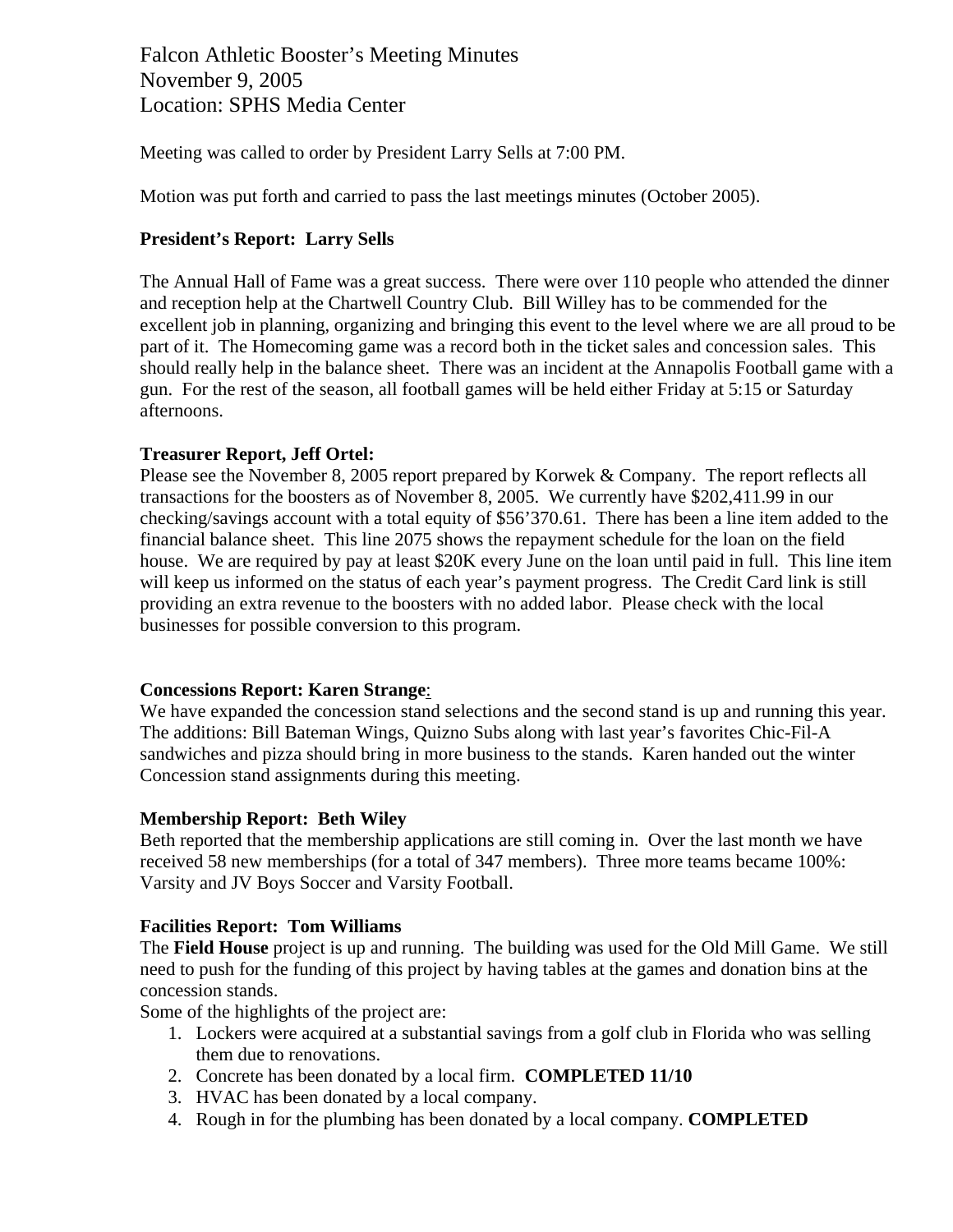- 5. The plumbing fixtures have been donated by a local company.
- 6. The Filed house will contain Locker rooms, coach's rooms, a training room and restrooms both for the teams and for spectators.

## **Athletic Director's Report: Wayne Mook**

The Powder Puff Football game was re-instituted this last year. All participants and spectators enjoyed the highly competitive game that was held. This should remain on the schedule for years to come. One-third of the gate receipts totaled \$14,000 which is the board's share channeled toward the field house construction. Wayne would like a committee to examine uniform costs and make recommendations for adjusting funds allotted to each team. The uniform bills need to be submitted to Jeff Ortel, treasurer. Viewmyschedule.com has all sports schedules. Wayne also mentioned the Athletic Advisory Board. The board meets the second Wednesday of every month at 5:30. If you have a request of a topic to be discussed in these meetings, please forward to Wayne or one of the other members of the board.

### **Fundraising:**

**Dates** 

Larry Sells has requested all committees submit as soon as possible, their dates for the fundraisers assigned. We will try and get them on the schools calendar so other school functions and fundraisers do not interfere with each other.

| March 18, 2006 |
|----------------|
| May 6, 2006    |
| June 1, 2006   |
| June 19, 2006  |
|                |

# **New Business:**

- 1. Look into purchasing an Electronic Information Board for the Boosters to advertise upcoming sporting events and fundraisers.
- 2. Parking for games for the concession personnel and in general. Could the team buses park somewhere other then the main parking lot?
- 3. Field parking for the "Battle of the Bands" Not on the practice fields.
- 4. Build wall for the Lacrosse players to practice on (funded by the team).
- 5. Heater for the wrestling room.
- 6. Kinder Park Concessions.
- 7. Possibility of transparent car stickers for Booster members.

# **Completed Business:**

- 1. It has been requested that the Boosters purchase a second Defibrillator for use on the Athletic Fields during games. The only unit at SPHS is in the Main office and is locked up after school hours. This will be housed in the new field house once complete. Claudia Cavey will be the instructor for training individuals on the proper use of the equipment.
- 2. A new fundraiser in the form of selling signs for the stadiums. Joe Scalco is heading up this project for another form revenue for the boosters. The first sign has been purchased and is located on the fence as you walk into the stadium.
- 3. WNAV will be broadcasting 4 of our home football games this year. We are trying to sell advertisement slots to local businesses for revenue. All spots have been sold and spots for the playoff games are sold out.
- 4. Broadneck football game location? Held at Severna Park.